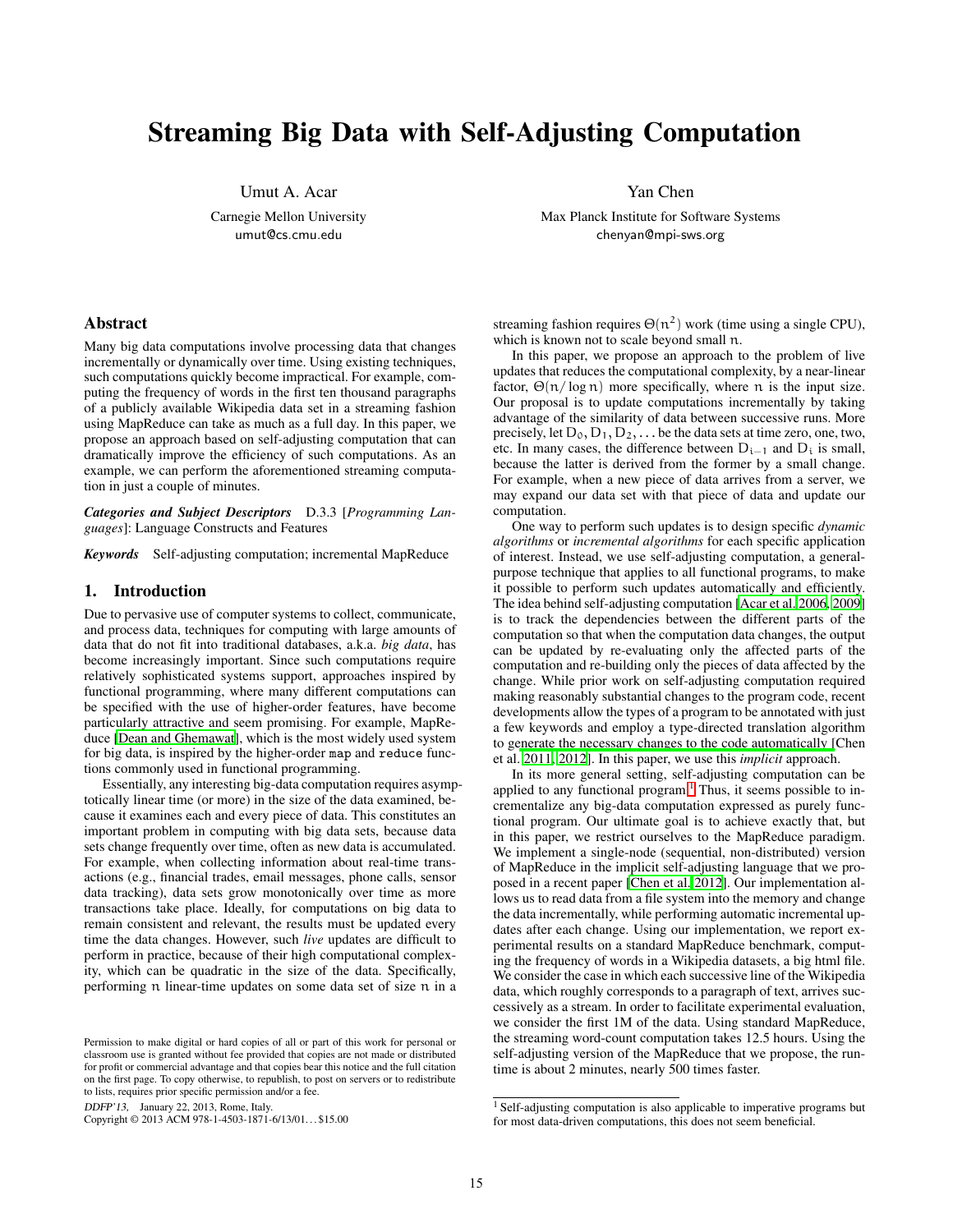```
signature MAPREDUCE =
sig
  type pair
  val mapper : α → pair
  val reducer : pair * (pair * pair \rightarrow pair)
  val mapreduce : α list → pair list
end
```
<span id="page-1-0"></span>**Figure 1.** Signature for MapReduce in SML

## **2. Self-Adjusting MapReduce**

We implemented a proof-of-concept prototype to test the feasibility of incrementalizing large-scale data-driven applications. Specifically, we developed a MapReduce framework in Standard ML.

#### **2.1 User Interface**

Figure [1](#page-1-0) shows the type signature for MapReduce in the Standard ML language. As is standard in MapReduce systems, the MapReduce module takes three arguments: the type of key-value pair, a mapper function and a reducer, which contains an initial key-value pair and a reduction function. The mapreduce function then takes an input list and applies the user defined mapper and reducer to produce the final key-value pair list.

As an example, consider computing the frequency of words in a text file. The type of key-value pair will be string  $*$  int. The mapper function converts string  $s$  to  $(s, 1)$ . The reducer will add the value in the input key-value pairs. With the mapper and reducer, we can read the text file into a list of strings, and execute the mapreduce function to compute word frequency.

#### **2.2 Internals**

We present a brief overview of self-adjusting computation and how we implement the signature in Figure [1](#page-1-0) as a self-adjusting program that can respond to streaming live data automatically and efficiently.

#### **2.2.1 Self-Adjusting Computation**

**Overview**. The key concept behind self-adjusting computation is the notion of a *modifiable (reference)*, which stores *changeable* values that can change over time [\[Acar et al. 2006\]](#page-3-1). The programmer operates on modifiables with mod, read, and write primitive constructs to create, read from, and write into modifiables, respectively. The run-time system of a self-adjusting language uses these primitives to represent the execution as a dependency graph, enabling a *change propagation* algorithm that utilizes a particular form of memoization techniques [\[Acar et al. 2009,](#page-3-2) [2008](#page-3-5)].

For example, given a self-adjusting map function, we can run it in much the same way as running the conventional version. Such a complete run takes asymptotically as long as the conventional program but incurs some constant-factor overhead in practice. After a complete run, we can change any or all of the elements and update the output by performing a change propagation algorithm. As an example, consider inserting one cell into the input list and performing change propagation. This propagation will only trigger the application of the newly inserted cell, and all the rest of the results remain unaffected. Change propagation takes  $\Theta(1)$  time to update the result, while a complete re-execution will require  $\Theta(n)$  time. In writing the self-adjusting map function, we realized this efficiency without designing and implementing an incremental algorithm, but we nevertheless had to make significant changes to the code in order to use the primitives for modifiable references correctly.

**Level Types**. To help reduce the need for making pervasive changes to the code by explicitly using primitives for modifiable

```
functor MapReduce
  (structure Pair : KEY_VALUE_PAIR
   val mapper : α → Pair.t
   val reducer : Pair.t * (Pair.t * Pair.t → Pair.t))
 : MAPREDUCE = struct
 type pair = Pair.t
 datatype \alpha list C = Nil | Cons of \alpha * \alpha list Cval map : (\alpha \rightarrow \text{pair}) \rightarrow \alpha list C \rightarrow \text{pair} list Cval groupby : pair list $C → (pair list $C) list $C
 val reduce : pair * (pair * pair → pair) →
              pair list C \rightarrow pair Cfun mapreduce (input : \alpha list C) : pair C list C =
  let
   val pairs = map mapper input
   val merged = groupby pairs
  in
   map (fn block ⇒ reduce reducer block) merged
  end
end
```
<span id="page-1-1"></span>**Figure 2.** MapReduce in SML with level type annotations

references, recent work proposed an implicit approach where such changes can be inferred from relatively straightforward type annotations [\[Chen et al. 2011\]](#page-3-3). We refer to the type annotations as *levels* and the resulting types as *level types*. With level types, the programmer only needs to identify changeable data, whose values can be changed, in the program, and mark their types with a \$C level. All other types represent stable data, whose value cannot be changed. For example, the type int \$C is a changeable integer. It indicates that its value can change across different executions. The type int list \$C is a changeable list with stable integers. It indicates that the programmer can only insert and delete elements in the list, but is not allowed to mutate the content of the elements. Using level types, the programmer writes essentially "ordinary" Standard ML code, annotates the data types with levels as necessary, and the compiler type-checks the level annotations to make sure they are consistent, and generates self-adjusting executables automatically [\[Chen et al. 2012](#page-3-4)].

#### **2.2.2 Implementation**

Figure [2](#page-1-1) shows our single-node MapReduce implementation in SML extended with level types [\[Chen et al. 2012\]](#page-3-4). Our mapreduce function contains three phases. First, the map function converts the input list into a list of key-value pairs. Second, the groupby function groups the pairs with the same key into one sub-list. We use merge sort and a scan to implement the groupby phase. Third, we apply the reduce function to each sub-list generated by the groupby. The reduce uses a divide-and-conquer algorithm, and assumes the reducer operation is associative. Overall, assuming the mapper and the reducer take constant time, the whole mapreduce function will require  $\Theta(n \log n)$  time with input list of size n.

To make the MapReduce framework incremental, we need to put type annotations in the code. Since all our operations are based on list, in order to allow changes to the list, we annotate the list datatype as a changeable list with a polymorphic type. This list data type allows inserting and deleting cells. Whether the elements in the list are changeable or not depends on the instantiation of the polymorphic variable  $\alpha$ . In the map phase, we usually pass in a changeable list with stable elements, because we need to be able to insert and delete input data. In the reduce phase, each sublist returned by the groupby function is reduced to a changeable key-value pair, therefore we derive a changeable list of changeable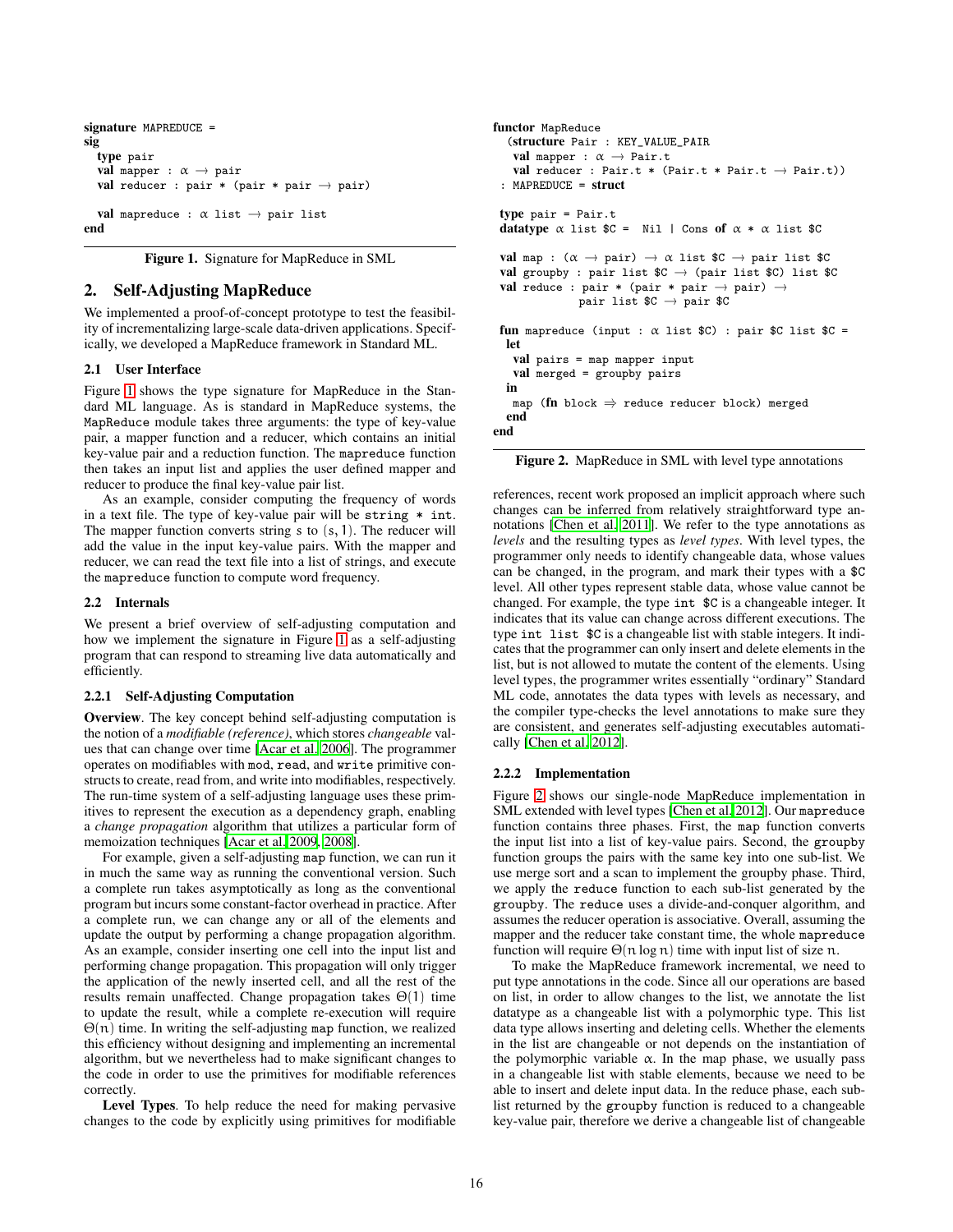

<span id="page-2-1"></span>**Figure 3.** Number of words for each line (x-axis) in the dataset.

key-value pairs as the final return type. As a result, when we insert a new input cell, the result can be updated by changing the result of the reducer operating on the keys of the new cell, without requiring structural changes to the output. Using level types, we only annotate the type signature as shown in Figure [2](#page-1-1) and make no further changes to the purely functional implementation of MapReduce. Our compiler [\[Chen et al. 2012\]](#page-3-4) derives the selfadjusting executable.

To ensure efficient updates under dynamically changing data, ouri[mplementation uses stable algorithms](#page-3-7) [\[Acar 2005](#page-3-6)[;](#page-3-7) Ley-Wild et al. [2009](#page-3-7)] to implement the map, groupby, and reduce functions. In a stable algorithm, changing a small fraction of the input causes only small changes to the dependency structure of the computation created by applying the algorithm to some input data. The classic (i.e., iterative) and the parallel implementations of map are both stable. For groupby, we use merge-sort, a divide-and-conquer sorting algorithm, followed by a simple scan, which are both stable. For reduce, we use the standard divide-and-conquer algorithm, which is stable. More generally, many algorithms, including parallel, divide-and-conquer, and iterative algorithms have been found to be stable (e.g., [\[Acar 2005](#page-3-6); [Ley-Wild et al. 2009](#page-3-7)]).

## **3. Evaluation**

To evaluate the effectiveness of our approach, we consider the classic wordcount as the benchmark, which determines the frequency of words in a document.

We use a publicly available dataset with the contents of Wikipedia[2](#page-2-0) as the input for wordcount. To ensure reasonable execution times, we consider a small prefix of the dataset, specifically 1M of data, consisting of 8173 lines, and 123026 words. The dataset and the prefix that we consider is an html file where each line corresponds roughly to a paragraph of text. Figure [3](#page-2-1) shows the number of words on each line in the dataset. We take this dataset as a stream, and feed it into wordcount line by line. The benchmark updates the word frequencies after the arrival of each line.

For our measurements, we used a 2 GHz Intel Xeon with 64 GB memory, 0.25MB L2 cache, and 18MB L3 cache, and used the Linux operating system. The machine has multiple CPUs (32 cores partitioned between 4 nodes), but our benchmark is sequential. We compile our benchmark using the MLton [\[MLton](#page-3-8)] compiler for Standard ML extended to support self-adjusting computation with implicit type annotations.

As a baseline, we use two implementations of wordcount: the conventional, non-self-adjusting ML implementation of MapReduce, and the example wordcount code in Hadoop. Figure [4](#page-2-2) shows



**Figure 4.** Update time per line (x-axis) for wordcount with nonself-adjusting ML implementation.

<span id="page-2-2"></span>

<span id="page-2-3"></span>**Figure 5.** Update time per line (x-axis) with the self-adjusting mapreduce.

the update time with the non-self-adjusting ML implementation after the arrival of each line in our dataset. As expected, the running time grows linearly as the input size increases, because wordcount has to re-process the whole data set after the arrival of each line. The slope of the running time remains constant, except a change around line 4000. The sudden slope change is due to the data filling up the fast cache. The whole computation takes 12.5 hours to finish.

To check the correctness and efficiency of our implementation, we also ran the same experiment with a single-node Hadoop, using the system-provided wordcount example program. For processing the whole dataset, Hadoop takes 31 seconds, while our ML implementation needs 20 seconds. Since Hadoop is designed as a batch processing system, it appears to have more overhead compared to our implementation. We therefore do not include the detailed update time for Hadoop in our evaluation.

Figure [5](#page-2-3) shows the update time for each line using our selfadjusting mapreduce. The update time for the self-adjusting program ranges from 0 to 0.4 seconds depending on the number of words per line. Comparing the update time to the words-per-line distribution shown in Figure [3,](#page-2-1) we see that the update time is proportional to the number of words per update: the more words, the longer the update takes. This is in contrast to the non-self-adjusting implementation, where the update time is proportional to the size of the whole data, rather than the size of the "delta" change in the input. Performing the whole experiment with the self-adjusting ver-

<span id="page-2-0"></span><sup>2</sup> Wikipedia data-set: http://wiki.dbpedia.org/